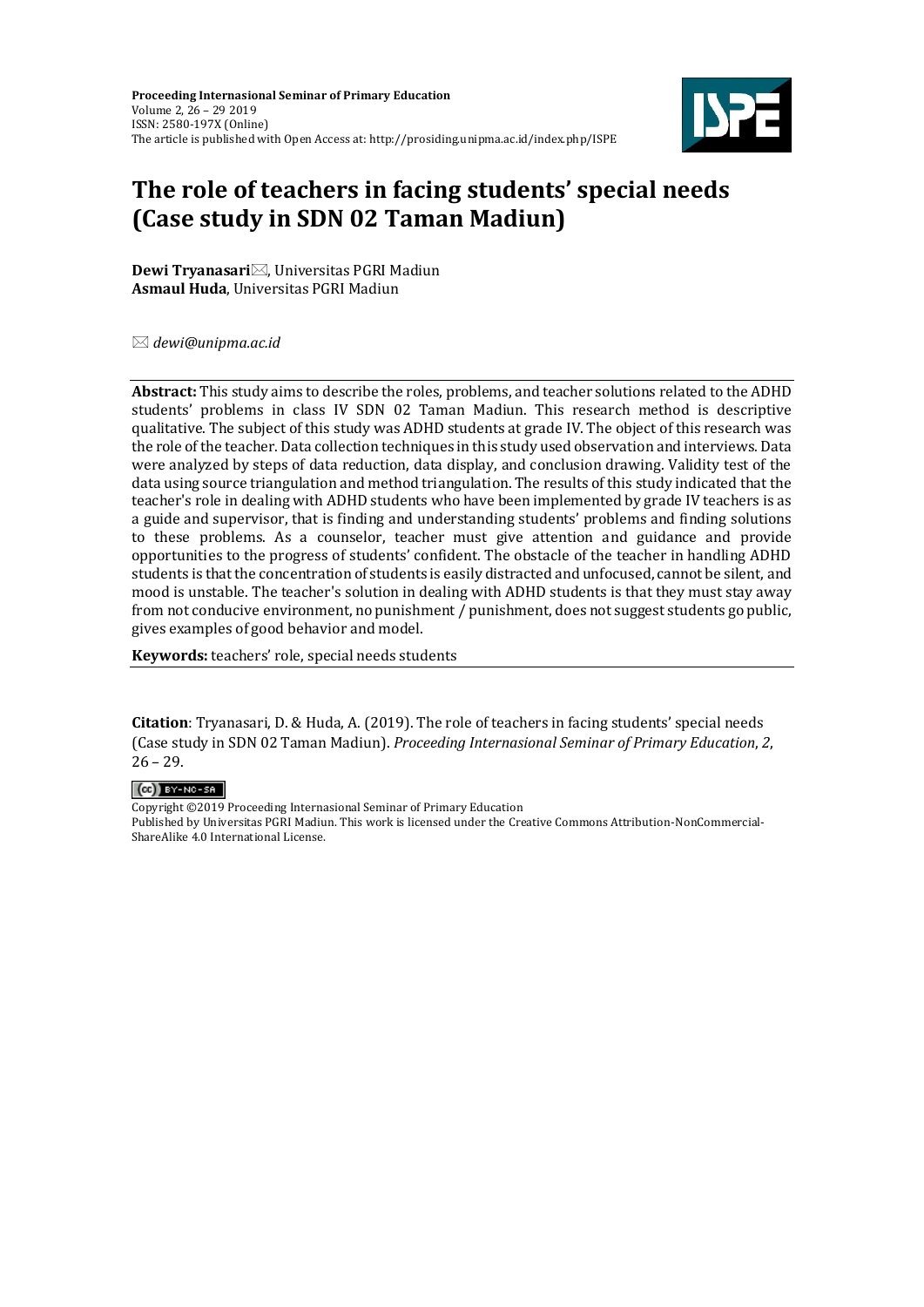## **INTRODUCTION**

Special needs children are children who experience attention deficit disorder with hyperactivity (GPPH) or Attention Deficit Hyperactivity Disorder (ADHD). This condition is also referred to as hyperkinetic disorder. Hyperkinetic disorder or GPPH / ADHD is a disorder in children that occurs during early development (before the age of 7 years) with the main characteristics of being unable to focus attention, hyperactivity, and implusive. This characteristic of behavior colors various situations and can continue into adulthood.

Jenny (2010: 22) explains that "attention deficit disorder accompanied by hyperactivity / Attention Deficit Hyperactivity Disorder (ADHD) was first diagnosed by the American Psychiatric Association in 1994 (APA, 1994)". ADHD is a complicated condition that is seen in each classroom. ADHD behavior can be caused by various factors, namely factors originating from oneself or from outside. Factors originating from students themselves are called intrinsic factors, whereas factors originating from outside students are called extrinsic factors. These intrinsic factors include impaired health, weak physical conditions such as asthma, allergies, and throat infections. Furthermore, extrinsic factors which cause the ADHD behavior of students are influenced by school environmental factors and family environmental factors. School environment factors such as lack of school facilities and infrastructure, an environment that does not support students to learn, relationships with peers and an unhealthy social environment.

One of the ADHD behaviors that is often found in elementary schools is hiperactive. Based on observations carried out in class IV SDN 02 Taman, there are hyperactive students. Such behavior appears intensely both inside and outside the classroom. It gives a negative impact both for students themselves and for their peers. Thus, the problem needs special attention to be addressed. In this case the teacher as the leader of learning must play an active role in handling the problems. Research on the role of teachers in the field in handling special problems has not been done much, therefore this research becomes important. The focus of this research is the role of teachers in dealing with ADHD students' problems, obstacles faced by teachers in the field related to problem handling, as well as solutions taken to overcome obstacles that occur.

To answer the focus of the problem, the approach used in this research is a descriptive qualitative approach to the type of case study research. The source of research data used is the teacher or guardian of class IV and the learning process. Data collection techniques used in this study were observation of the learning process and interviews with teachers / guardians of class IV SDN 02 Taman Madiun. The instrument in qualitative research is the researcher himself, but the researcher needs tools to support the retrieval of data in this study, namely the observation guidelines and interview guidelines. Data were analyzed using steps of data reduction, data display, and drawing conclusions. Data validity checking techniques using triangulation of sources and methods.

# **DISCUSSION**

# **Teachers' Role in Facing ADHD Students (Attention Deficit Hyperactivity Disorder)**

The teacher's role in dealing with ADHD (Attention Deficit Hyperactivity Disorder) students is as a guide and supervisor, as a counselor and as a supervisior. This is in line with the opinion (Tentama, 2009) which states that there are several important roles for parents and teachers in dealing with hyperactive children / students, namely giving attention, support, guidance, giving direction, as well as understanding and providing assistance to ADHD students.

As a supervisor, the teacher must understand and know the problems faced by ADHD students, for example; often come late, left the textbooks, always must be reminded all the time, and low concentration. With the problems experienced by these ADHD students as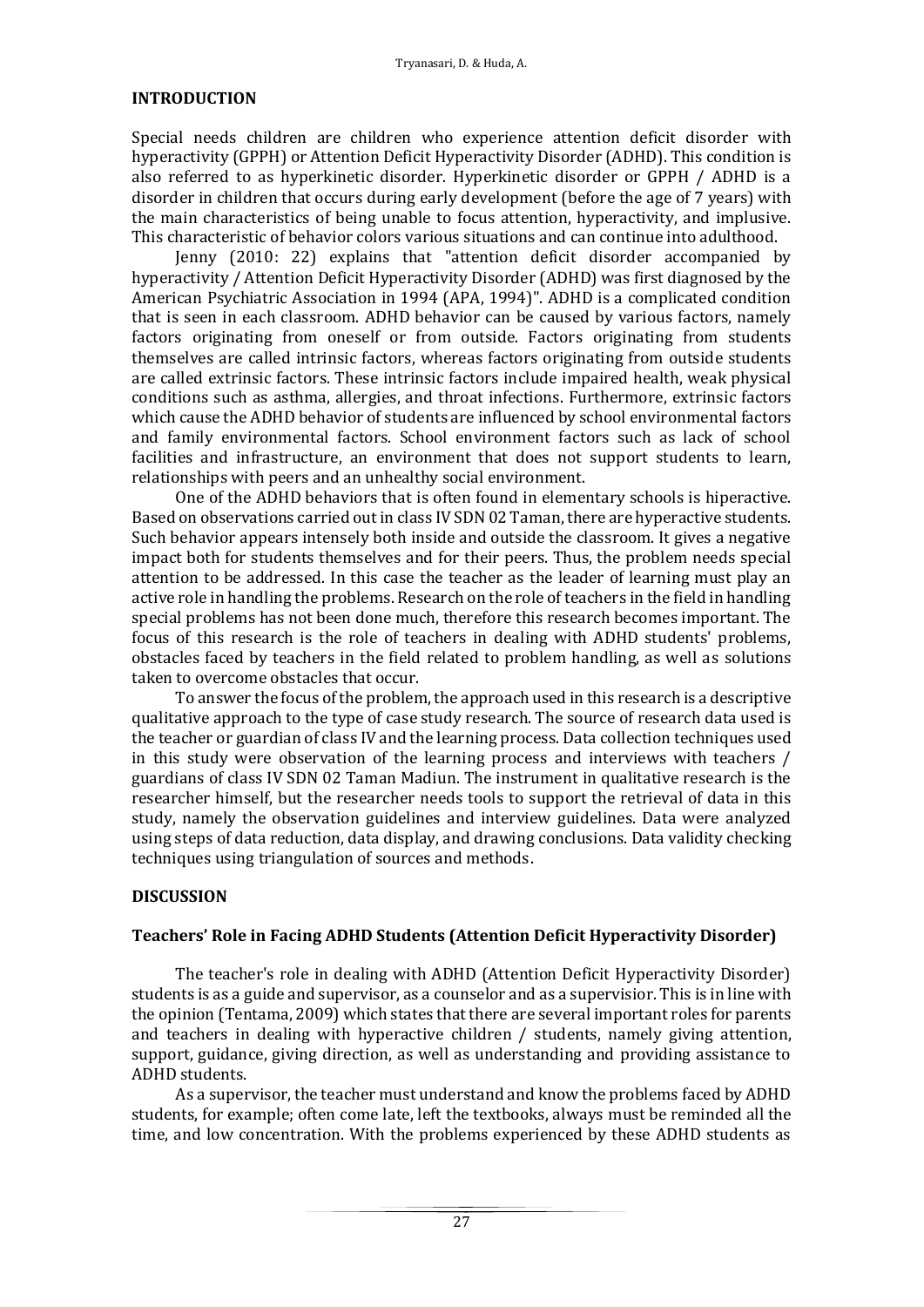teachers must provide extra attention, supervision, and guidance to ADHD students. Not only that the teacher must also solve the problems.

As a counselor, the teacher gives a psychological boost, gives opportunities to progress in terms of achievement in school and conditions ADHD students to be confident. In the learning process, ADHD students have several obstacles encountered, for that a teacher must provide motivation, more attention, enthusiasm and opportunities to progress so that in the learning process later ADHD students can improve their achievements in the academic field.

As a supervisior, the teacher must friendly for ADHD students, because ADHD students cannot be pressured or depressed. Teacher must make treatment plans for ADHD students. This is useful for teachers because the planning can manage how to treat and handle students. Also, making instruments for the evaluation of inclusive learning in ADHD students is important because it is expected that teachers know the the appropriate treatment for ADHD students. In addition, the teacher will also know the obstacles and solutions in dealing with these ADHD students.

# **Teachers' problem in Handling ADHD Students (Attention Deficit Hyperactivity Disorder)**

Based on observations and interviews, there are still many obstacles encountered by teachers / homeroom teachers in handling ADHD students in class IV SDN 02 Taman Madiun. The constraints of the teacher / homeroom teacher in handling ADHD students in class IV include: 1) the concentration of ADHD students is easily distracted, 2) when the teacher explains that an ADHD student is not focused, 3) when working on a problem he cannot keep moving around without aiming clearly, 4) if the mood / mood is stable he is quiet, daydreaming and easily shocked when reprimanded and 5) if his mood is unstable he talks a lot, moves around a lot without feeling tired, and talks unclearly. Those ideas are in line with opinions (Tentama, 2009) which reveal that ADHD / hyperactivity generally explains the condition of children who show symptoms in the form of lack of concentration, hyperactivity, and impulsiveness that causes imbalances in his life.

The focus and attention of ADHD students is easily distracted, when the learning process takes place the concentration of ADHD students is always inconsistent / easily distracted. They are not focus on when the teacher explained the lesson. When concentration is distracted, often ADHD students ignore the direction and instructions of the teacher. They prefers to joke with a friend, and often ADHD students are always inconsistent. For example, they often forgets to bring textbooks even though he has been reminded by the teacher.

The mood of ADHD students when stable is often quiet and daydreaming, they are easily shocked when reprimanded by the teacher. While the mood of ADHD students is unstable, they often speak unclearly, talk a lot, speak disrespectfully, lack focus and concentration, and always move the body without a clear purpose.

## **The solutions of Handling ADHD Students (Attention Deficit Hyperactivity Disorder)**

Based on observations and interviews, there are several solutions given by the teacher in handling ADHD students in class IV SDN 02 Taman Madiun, as follows: 1) teachers keep ADHD students stay away from an inconducive environment, 2) teacher may not give punishment to the students, 3) teacher may not dropping ADHD students in public, 4) teacher must do good behavior and 5) teacher must give god model in giving statement

The solutions are in line with the opinion (Lilik, 2014), which is to keep children away from dangerous objects such as sharp weapons, pistols, etc. Children who are always active do not need to be punished when making mistakes, but are given a warning in a good way, not cornering children in front of others by labeling them as lazy children, parents and teachers need to guard their words because children easily imitate.